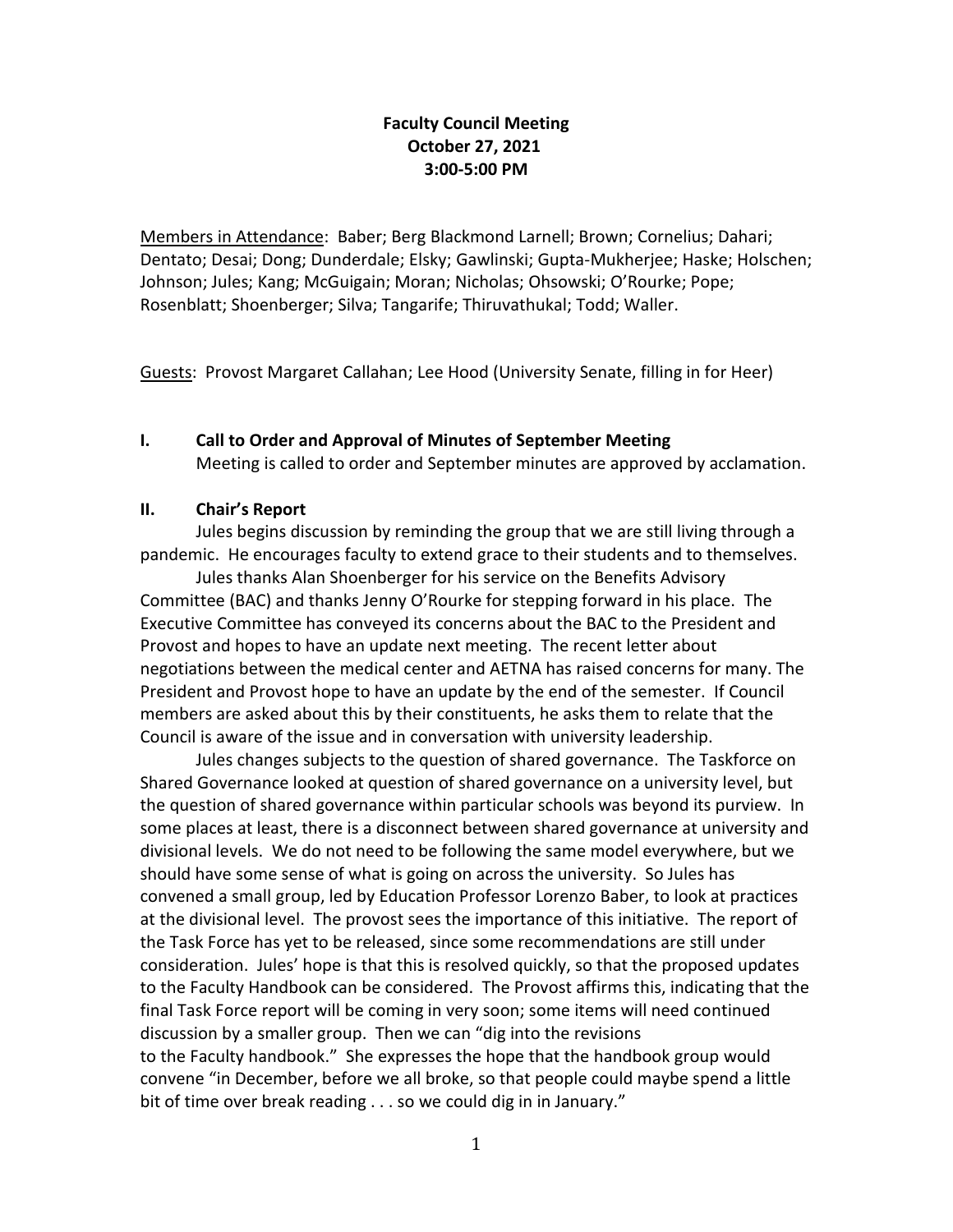The Presidential search committee is the subject of the next update. Jules thanks those who volunteered to serve and apologizes that he was picked. He shares that he consulted with the head of the Senate and submitted a joint list of names and reasons for their selection. They wanted to ensure that somebody from the shared governance bodies served on the committee. Council wrote to the Chair of the Board to suggest the automatic addition of either the Chair of the Council or of the Senate. He is not sure why he was selected. He is not sure if he was picked because of that objection, as a kind of impartial person, or because he is Black. He acknowledges that there were other strong candidates, hence his apology. Many members express confidence in having Jules on the committee. There are concerns about the lack of representation of the College of Arts and Sciences on the committee, especially since it generates about half of credit hours at the university. Many of these concerns have been relayed to him. Jules takes this responsibility seriously and will use his position to ensure that the voices of many faculty are heard on the committee. He wants faculty to be vocal about what they want. He hopes for open sessions between the committee and faculty. But the general faculty will not know about a new President until an appointment is announced. One member says our job should be to turn people out to these open meetings, especially because of the concern about CAS not being represented. They consider Tavis to be an honorary member of CAS, which he might or might not consider to be a compliment. CAS has languished under the current President, but if nobody comes to these meetings and says that, we have no leg to stand on. A different member emphasizes that Jules need not apologize, given his position, commitment, and experience. Seeing Jules on the committee was a good part of the announcement; the lack of CAS representation and fact that there were only two faculty were the disappointing parts. Jules closes this topic by noting that the committee anticipates seating a new President by the end of the Spring. Faculty need to be able to convey what kind of qualities they want in a leader. Some have written him saying it is time to have a President of color.

Jules moves to the question of the release of the Deans evaluations. This was mentioned in a recent newsletter. We are working on having adjuncts as a part of the evaluation. He assumes that we saw the messages about whether the evaluations of the SES and Quinlan deans will be shared. SES has been shared, but not Quinlan's. This goes back to the fact that the previous provost had struck an agreement not have those evaluations sent out. He is unsure about the ultimate outcome of the Quinlan evaluations. The Provost indicates that she has discussed this, and she will be giving the Quinlan dean the chance to write up a response before it is shared; since he is no longer Dean, this will be different than other ones. Jules indicates that the evaluation process last year was changed, and it was not for the better. It has led to problems, which he is now working with the Provost on addressing. One member expresses outrage that a decision was made to not distribute an evaluation, without discussing the matter with Faculty Council. Faculty are still entitled to see the results if a Dean has departed. Deans do not generally like the process; they do not want to be publicly responded to. They add that to their knowledge, there has never been an evaluation of an acting Dean. A different member clarifies that the Quinlan evaluation will be released. The member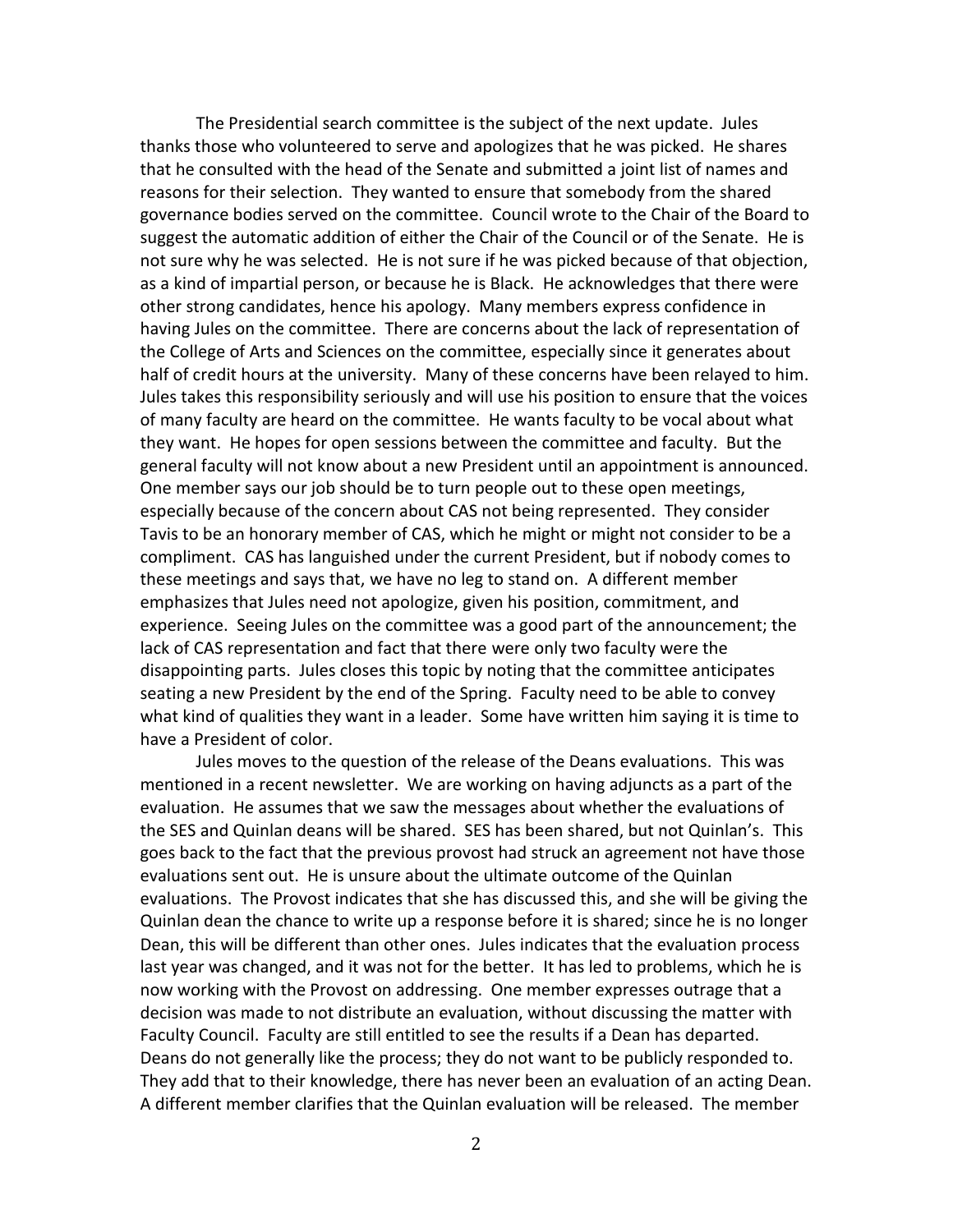reiterates their sense of outrage that there are Deans in place on an interim basis for three years. The Provost responds that there are interims in two schools because the future of those schools was under consideration. She does not know why her predecessor did not move on these matters. Only so many Dean searches can be done in one year. She thought it wise to have evaluations of interims, both of whom actively want to be evaluated. The Provost says it is highly unusual for data to go back to the entire unit, rather than just the Provost.

#### **III. Discussion – HR Trainings.**

Discussion then moves to the question of the response about mandatory trainings from the Provost and the head of Human Resources. Jules notes that there are certain trainings that have to be done to comply with various laws and regulations. The European Union's data protection policy is a subject because we have a campus in Rome. Many questions were raised as to whether we need to do every model every year. The recent message we received was in response to our expression of concerns about penalties, including removing access to email. One of our suggestions was factoring noncompliance into annual evaluations and potentially even merit raises. The timetable this year for taking the trainings has been more reasonable. The Provost indicates that her office did try to schedule things more reasonably this year. She is not interested in punitive measures. Another member indicates that they were kind of overwhelmed by the length of the inclusive hiring module, which was closer to two hours than one. A different member says knowing in advance for the year would be very helpful. Another member says they appreciated acknowledgement of other forms of diversity, though the whole thing was too long. Jules adds that some of the trainings seem more oriented at business than at higher education.

### **IV. Committee Reports**

The floor is yielded to the Chair of the Academic Affairs Committee. Their update begins with the question of a new course management and course catalogue software. The Committee met with administrators about this recently. The software would interface with LOCUS and supersede DocFinity, which many faculty find very cumbersome. The current software does not allow for the generation of a course catalogue, which it would be beneficial to be able to do. The Council votes to endorse the acquisition of this new software.

Academic Affairs also wanted a discussion with the whole Council about how research mentorship is counted in various units. Hence the resolution, which was circulated for discussion purposes, but not with the intention of voting. The floor is opened to feedback. One member observes that the resolution seems focused on tenure stream faculty, but many faculty not on the tenure track mentor undergraduates. Another faculty notes that most support this kind of counting research mentorship, but quantifying and counting it can prove tricky. A different member says that quantifying this kind of service would incentivize it. They also note that faculty of color often do additional mentorship, either of students or faculty. The School of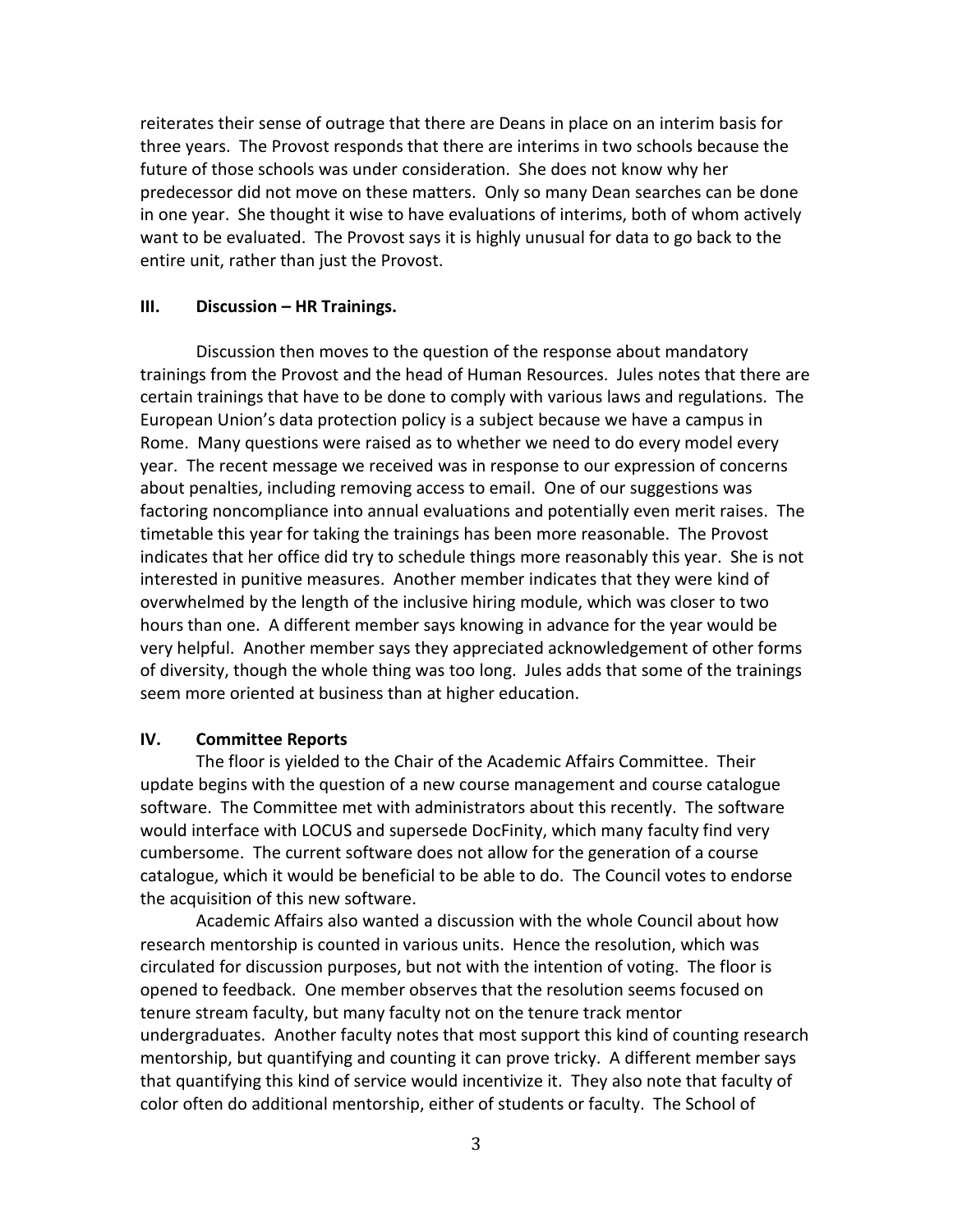Education has tried to count and honor such mentorship. This takes the burden off of individual faculty. Another member weighs in, noting that there are multiple issues bound up with this – defining research intensive faculty and giving due credit to research mentoring. They doubt whether this is an area where one definition can work across different academic units. A different member says that the announced goal of moving to an R1 university under the last provost might have been helpful in this regard. One outcome of the current system, in their unit at least, is that a lot of people spend enormous amounts of time training graduate students, to the benefit of the whole department. Yet they get no credit for this.

The floor is yielded to the Chair of Faculty Affairs. They have discussed the HR trainings. Health care, to be discussed later, has also been a major focus. SAC – the Student Accessibility Center, was another topic. Need for it is growing, not just at Loyola but across the country. They encourage members to write with their sense of whether this has been disruptive to faculty. One member says this has been difficult for their unit because SAC has not been able to proctor tests for them, which makes giving time and a half or twice time difficult, given the pandemic circumstances. Another member says that SAC recommendations for them are very general and vague. A different member says accommodations sometimes result in long delays, which make it difficult to give the kind of timely feedback that the provost has been discussing recently. The Provost responds that that kind of delay was not reasonable, that is beyond grace. A member says this issue has been discussed in their unit. A particular diagnosis does not necessarily lead to the right accommodation, or much specificity. SAC seems overwhelmed by the numbers and understaffed. This makes it hard for faculty to work with students and address the specific issue. Another member observes that the accommodations do place a substantial burden on faculty, especially pretenure faculty, for whom student evaluations weigh a lot. If SAC provided more resources or more concrete recommendations it would be a great help. A different member says that sometimes accommodations in terms of time have run into subsequent classes in the same space, thereby causing friction between instructors. Another member notes how often these issues arise with faculty of color, which should make us think about who carries most of this burden. The Provost acknowledges the increased demands on SAC and indicates that space is a real problem.

The floor is given to the Communication and Service Committee Chair. They indicate that there is a new mechanism for the composing of Council newsletters. The Committee has begun work on Dean evaluations for this year. A new question about diversity has been added, which breaks things down by different kinds of diversity. Several members note positive feedback they have received for the newsletter.

The Faculty Handbook Committee has been doing lots of work, Jules indicates, praising English Department faculty. He estimates that they are about two weeks out for a draft for the Provost's office. After it is sent to that office, a committee will be established, combining administrators and faculty. In the future, a standing committee will see to smaller, ongoing changes to the handbook. The Provost reminds us that the Handbook must be approved by the Board of Trustees. A member observes that past Councils have taken a decade to work on revisions. They have been involved in two